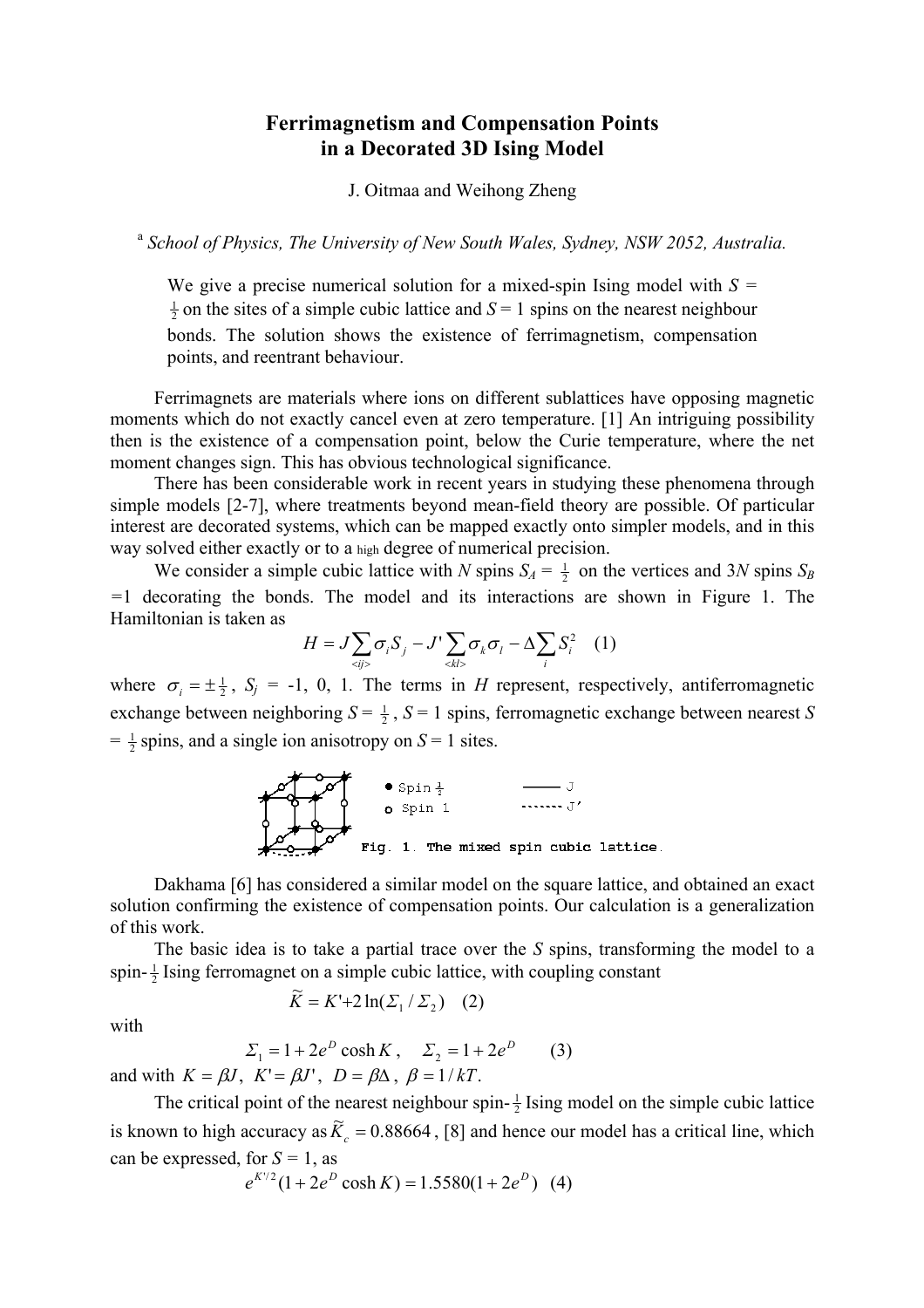The spontaneous magnetizations of the two sublattices are easily obtained as

$$
\langle \sigma \rangle = \frac{1}{2} M_0(\widetilde{K}), \ \langle S \rangle = 2 \gamma \langle \sigma \rangle
$$

where  $M_0(K)$  is the magnetization of the spin- $\frac{1}{2}$  Ising model on the simple cubic lattice, which is known numerically to high accuracy, and  $\gamma = \sum_{3} / \sum_{1}$ , with  $\sum_{3} = 2e^{D} \sinh K$ . The total magnetization is then given by

$$
M/N = \langle \sigma \rangle - 3\langle S \rangle = (1 - 6\gamma) \langle \sigma \rangle
$$
 (5)

and hence any compensation point must lie on the line  $6\gamma = 1$ . Explicitly, for  $S = 1$ , the compensation point line is

 $12e^{D}$  sinh  $K = 1 + 2e^{D}$  cosh  $K$  (6)

Equations (4) and (6) are then solved numerically. The results are exact, to within the very small numerical uncertainity in  $\widetilde{K}_c$ .



Fig. 2. The phase diagram of the mixed spin cubic lattice. Lines give critical temperature versus single ion anisotropy for various strengths  $\alpha$  of the secondneighbour interaction. The dotted line is the compensation point line (Eq. 6).

Figure 2 shows critical lines in the  $K^{-1} - \delta$  plane ( $\delta = D/K$ ) for various values of  $\alpha = K'/K$ . We see, as expected, that increasing the second-neighbor coupling increases the critical temperature as does increasing the anisotropy parameter  $\Delta$ . The critical line for  $\alpha=0$ shows reentrant behaviour, i.e. two phase transitions, for a small range  $-1.14046 < \delta < -1.0$ . At very low temperatures the system will be disordered, since ∆ < 0 favors the state *S=*0 at B sites. As the temperature increases the system orders at a lower critical temperature  $T_{C_1}$ , passes through an ordered phase, and then disorders again at an upper critical temperature  $T_{C_2}$ . Any nonzero second neighbor interaction will give rise to ordering at  $T = 0$  and at low temperatures, and hence there will be a single critical point (subject to the caveat below). Reentrant behaviour of this kind was found in the approximate treatment of the square lattice [5], but was shown to be spurious by the exact solution [6]. For the simple cubic lattice it is a real effect.

The compensation point line is shown in Figure 2 as a dotted line. If this line lies below the phase transition line a compensation point will be present. Thus for  $\alpha = 0$  these is no compensation point, i.e. a second-neighbour interaction is essential. For  $\delta$  < -2.7858 no compensation point is possible, while for  $-2.7858 < \delta < -1$  two compensation points will occur for sufficiently large  $\alpha$ . For  $\delta$  > -1 a single compensation point will occur for sufficiently large α.

Careful analysis of Eq. 4 for small  $\alpha$  reveals even more interesting behaviour. In Figure 3 we show critical temperature curves in the vicinity of  $\delta$  = -1 for several  $\alpha$  values. As is seen, for  $0 \le \alpha \le 0.1087$  the curve is S-shaped, and hence the system has three critical points, going from an ordered state to a disordered state, then back to an ordered state and eventually to a